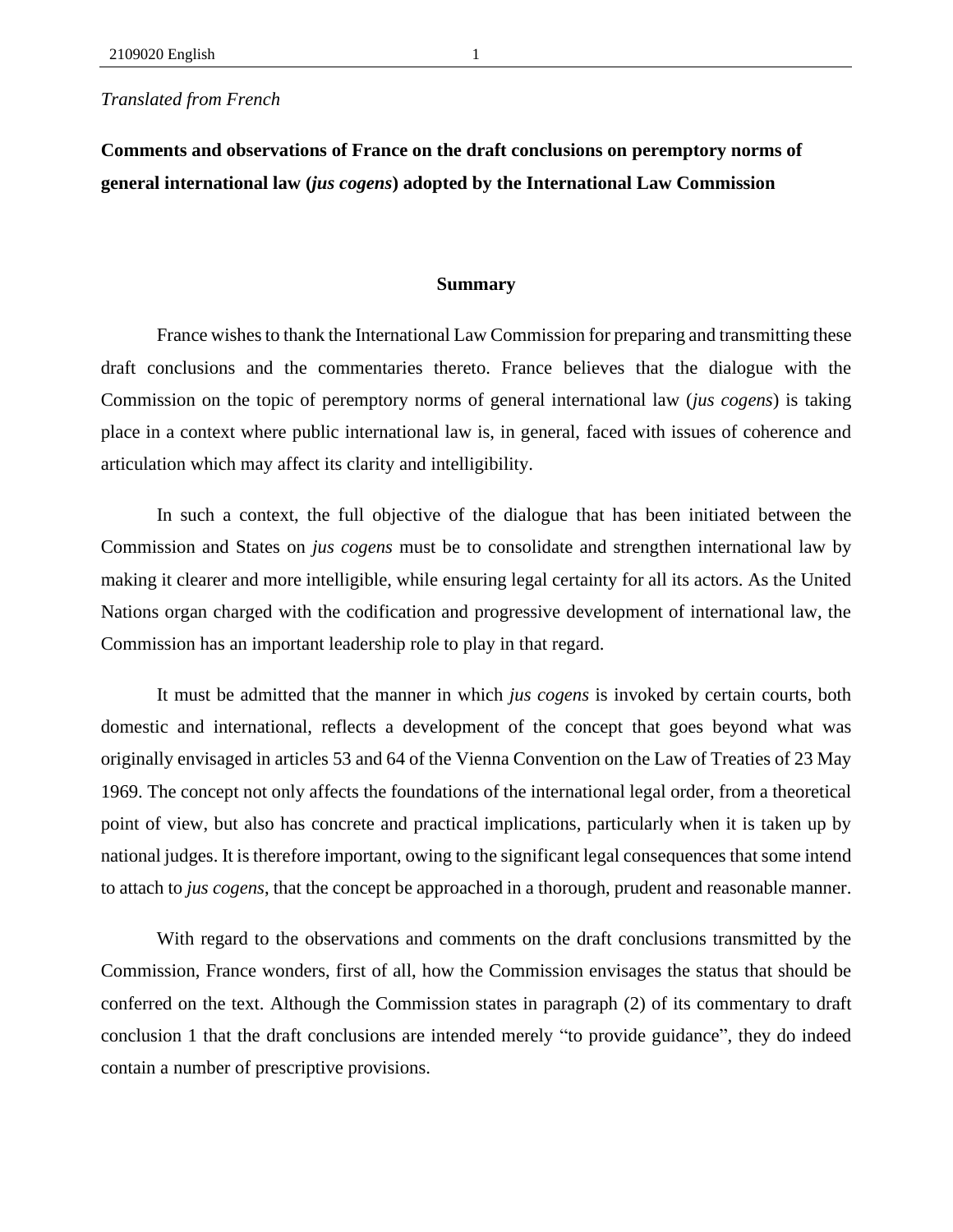In draft conclusion  $5<sup>1</sup>$  use of the term "bases", which generates a number of ambiguities, should be reconsidered. France has taken note of the explanations provided by the Commission in paragraph (3) of its commentary to the draft conclusion that the term "bases" is meant to capture the "range of ways that various sources of international law may give rise to the emergence of a

peremptory norm of general international law". In the opinion of France, the idea developed here refers to the sources that confer on certain norms the character of *jus cogens*. Hence, it may be legally more appropriate to use the term "sources" – instead of "bases" – to refer to the process by which a norm of international law acquires the character of *jus cogens*.

Given the nature of *jus cogens* norms, it seems reasonable, in the view of France, to rule out the possibility of entities other than States (and, to a lesser extent, international organizations) having a role, even a subsidiary one, in the determination of such norms. Indeed, this is what the Commission suggested, and rightly so, in its commentary to the first paragraph of draft conclusion 7, when it noted that the paragraph "seeks to make clear that it is the position of States that is relevant and not that of other actors". Moreover, a qualitative logic reflecting, inter alia, the diversity of legal systems or geographical distribution should be added to the "quantitative" logic set out in draft conclusion 7. The practice of States that are particularly concerned is, a fortiori, fundamental and should be duly taken into account when considering whether the generality of a rule of *jus cogens* has been achieved.

The second paragraph of draft conclusion  $9<sup>2</sup>$  may raise a number of doubts. It seems risky to classify expert bodies established by States or international organizations as a "subsidiary means" for the determination of *jus cogens* norms. While there is no doubt that the International Law Commission, given the mandate it derived from the General Assembly, its particularly rigorous working methods and the recognized quality of its experts, can lay claim to such classification (as it points out, rightly, in paragraph (8) of its commentary), the same is not necessarily true of all expert

<sup>1. &</sup>quot;**Conclusion 5 - Bases for peremptory norms of general international law (***jus cogens***)**

<sup>1.</sup> Customary international law is the most common basis for peremptory norms of general international law *(jus cogens*).

<sup>2.</sup> Treaty provisions and general principles of law may also serve as bases for peremptory norms of general international law (*jus cogens*)".

<sup>2.</sup> **"Conclusion 9 - Subsidiary means for the determination of the peremptory character of norms of general international law**

<sup>1.</sup> Decisions of international courts and tribunals, in particular of the International Court of Justice, are a subsidiary means for determining the peremptory character of norms of general international law.

<sup>2.</sup> The works of expert bodies established by States or international organizations and the teachings of the most highly qualified publicists of the various nations may also serve as subsidiary means for determining the peremptory character of norms of general international law."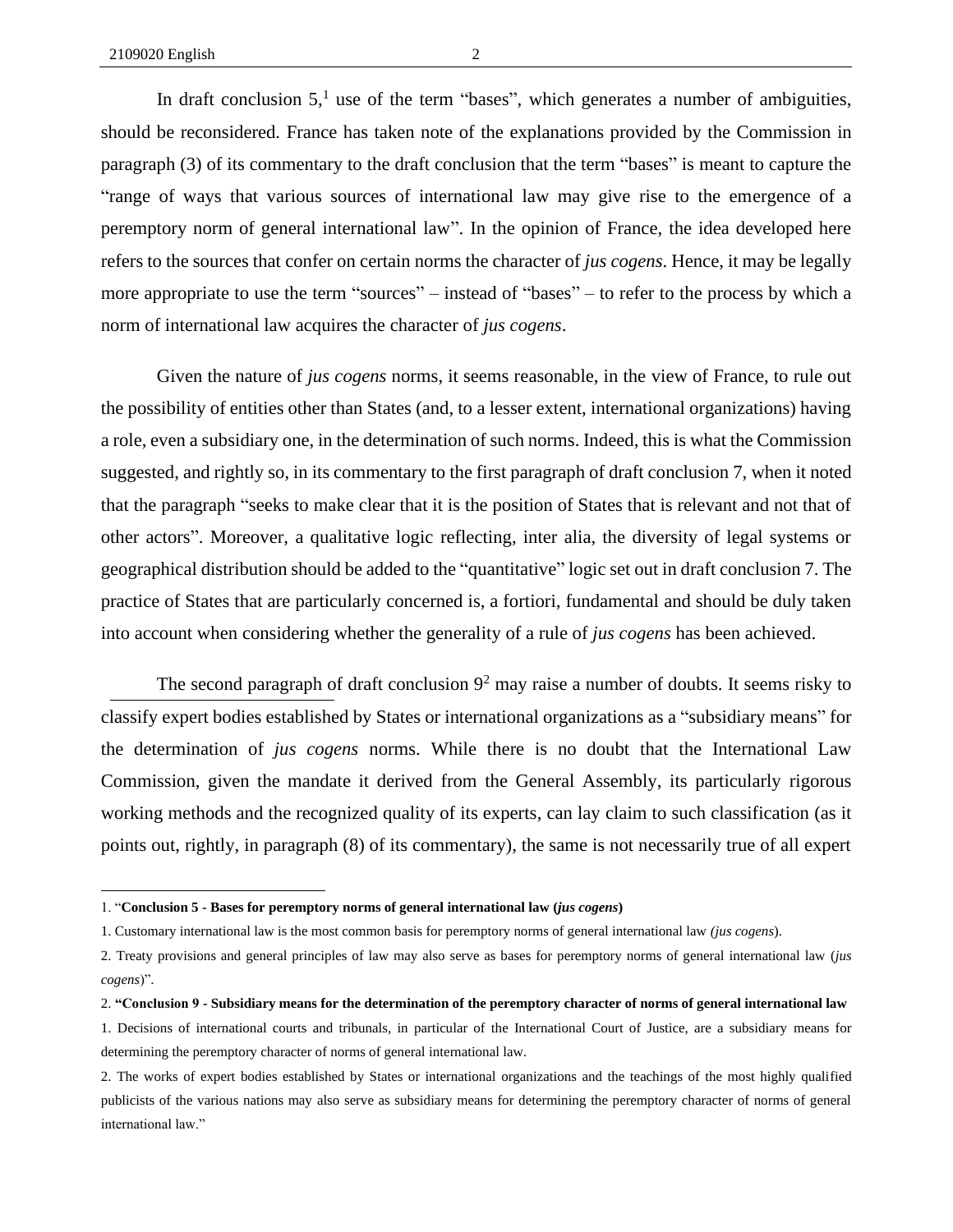bodies. For example, both inside and outside the United Nations, certain expert bodies (which are not always composed of lawyers) adopt controversial findings, based on legal reasoning that is, to say the least, questionable. The question of the role, even if it is a subsidiary one, that these bodies might have in the determination of *jus cogens* should be approached with greater caution.

With regard to the consequences of *jus cogens* norms, the Commission states in the first paragraph of draft conclusion 14 that "a rule of customary international law does not come into existence if it conflicts with a peremptory norm of general international law (*jus cogens*)". However, the existence of a "conflict" necessarily implies the existence of the conflicting norms. If one of them does not exist, then there can be no conflict. It is indisputable that the existence of *jus cogens* has the effect of introducing a hierarchy of norms in international law. Yet, for a hierarchy to exist, there must be norms at the various levels of the legal order under consideration, and such norms must have a relationship of conformity from the lower level to the higher level. Reasoning in terms of the "nonexistence" of conflicting norms, as the Commission suggests, means paradoxically erasing any idea of normative hierarchy.

France is concerned that draft conclusion  $16<sup>3</sup>$  could be interpreted in such a way as to allow a State to unilaterally withdraw from a resolution of the Security Council, adopted under Chapter VII of the Charter of the United Nations, on the ground that, in its view, the resolution is inconsistent with a norm of *jus cogens*. Paragraphs (2) and (4) of the commentary to the draft conclusion are not reassuring and do not provide any guarantees in that regard.

<sup>3.</sup> **"Conclusion 16 - Obligations created by resolutions, decisions or other acts of international organizations conflicting with a peremptory norm of general international law (***jus cogens***)**

A resolution, decision or other act of an international organization that would otherwise have binding effect does not create obligations under international law if and to the extent that they conflict with a peremptory norm of general international law (*jus cogens*)."